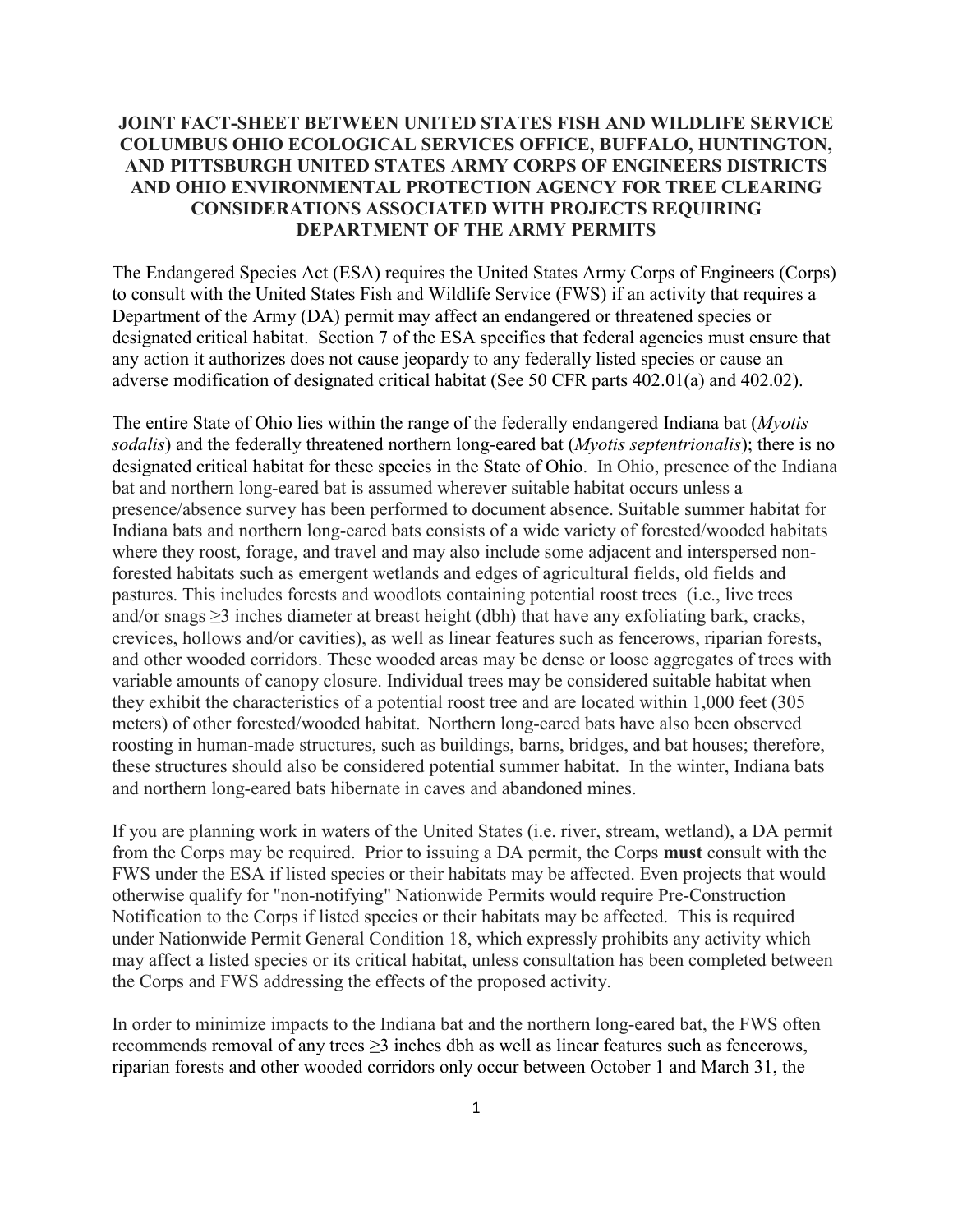period of year when these bat species are not using trees for roosting. However, there are situations where seasonal tree clearing may not avoid adverse effects to the Indiana bat and the northern long-eared bat.

Early coordination between the FWS and the project proponent, or permit applicant, is encouraged to assist the Corps in the ESA consultation process. Applicants and proponents should provide a short project description, GPS coordinates, mapping, and representative photos of the site to the FWS at [Ohio@fws.gov.](mailto:Ohio@fws.gov) The FWS will review each individual project and provide recommendations for protecting federally-listed endangered and threatened species within 30 days. While the comments provided in the FWS technical assistance letters can provide project specific guidance, applicants must be aware that these letters do not serve as completed Section 7 ESA documentation.

If you plan to coordinate with the FWS in advance of submitting a permit application to the Corps, no tree clearing should occur on any portion of the project area until you have been notified that Section 7 consultation under the ESA between the FWS and the Corps is complete. As a result of the consultation process, the Corps may add special conditions to the DA permit to ensure that the activity either avoids adverse effects, does not jeopardize endangered or threatened species, or destroy or adversely modify critical habitat.

In addition to Section 7 ESA consultation, there are many additional reasons you should wait to clear trees on your project site. Tree clearing before obtaining a DA permit could impede the review process and authorization of the project.

# **WHY WAIT TO CLEAR TREES?**

- Consultation between the Corps and the FWS is required for projects that may affect federally listed species or designated critical habitat prior to impacts occurring in order to be in compliance with the ESA.
- Unauthorized discharges of dredged and/or fill material into waters of the United States may occur prior to receiving your Corps authorization.
- Other alternatives could be precluded that have less impact to aquatic resources.
- Ohio Rapid Assessment Method wetland scores or the Qualitative Habitat Evaluation Index /Headwater Habitat Evaluation Index scores could be affected.
- The DA permitting processes could be delayed.
- The Ohio Environmental Protection Agency's Section 401 Water Quality Certification evaluation process could be delayed.
- Minimization measures may be precluded for resources that must be addressed during the Corps' application evaluation.
- After-the-fact permitting or compensatory mitigation may be required.
- ESA violations may occur.
- Mechanized clearing prior to receiving a DA permit could cause issues with Section 106 National Historic Preservation Act consultation, if required.